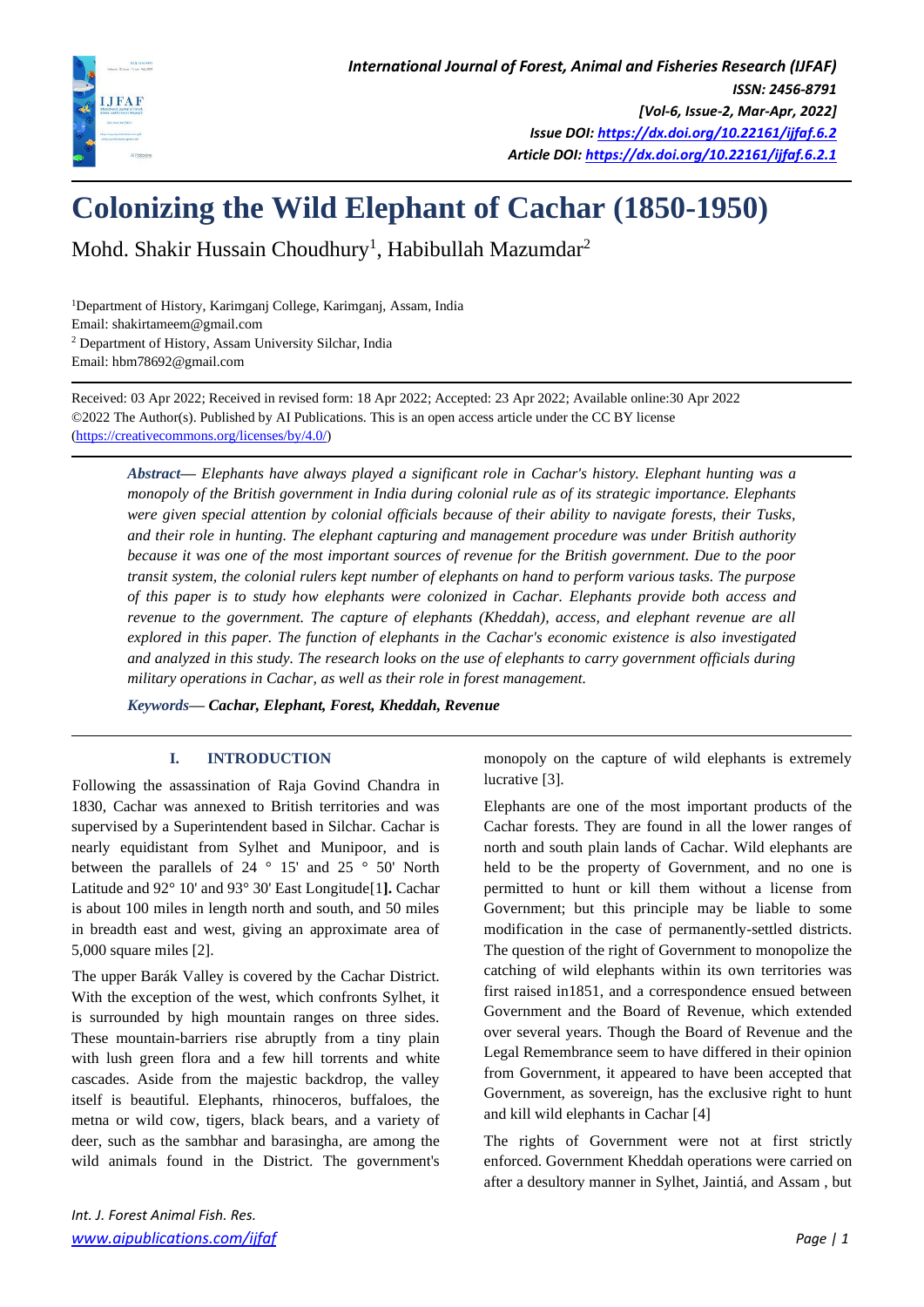the general question remained in unsettled state. The Assam officials were most strongly of the opinion that it was impolitic and unfair to prohibit the destruction of elephants by private persons; and, yielding to their representations, Government, on the 6th June, 1859, sanctioned the abolition of the Kheddah establishment in Assam, and withdrew the restrictions upon elephantcatching by private persons. Finally, in 1862, all the Government Kheddah" were abolished. Government, however, by no means surrendered its proprietary right in wild elephants, and any person desirous of catching them had to obtain a license. Private enterprise, however, failing to keep up an adequate supply of elephants, the Government Kheddah at Dacca was re-established in 1865, and private hunting was prohibited in the Sylhet and Cachar forests [5]. The system of granting licenses continued in force, however, in Assam, and was extended to the Bhutan Duars. Since then, the greater number of the elephants caught in Assam have been caught by licensed hunters under rules framed by the Bengal Government, under which Government has the option of taking over any of the animals caught, at a fixed price.

## **II. PURPOSE OF THE STUDY**

The purpose of this paper is to figure out how Cachar's elephants became colonized. In this work, the methods of capturing elephants (Kheddah), animal access, and elephant revenue are all discussed. The study investigates the employment of elephants to transport government officials in Cachar military operations, as well as their involvement in forest management*.* The study also looks into the role of elephants in generating revenue in Cachar's district.

## **III. SURVEY OF LITERATURE**

According to E.P. Gee's article [6], elephants have long been recognized for their services to humanity. The Elephants' Preservation Act were enacted to restrict otherwise indiscriminate trapping activities and ivory hunting, as well as to keep the wild animal population at an appropriate and safe level. Apart from the fact that elephants are usually in high demand, there is another reason why they must be captured—or at the very least controlled—by killing. In Assam, the policy has been to award control licenses to approved and skilled sportsmen for the shooting of rogues, as well as the right to conduct elephant-catching operations in specific regions where elephants are known to be on the rise or causing major crop damage. In Assam, the author also discusses about Mela Shikar and the stockade method for catching elephants.

*Int. J. Forest Animal Fish. Res. [www.aipublications.com/ijfaf](http://www.aipublications.com/ijfaf) Page | 2*

Elephant management in the Kheddah department, as well as the private leasing system, elephant trapping methods, elephant protection rules, conflicts over elephant access, and elephant revenue, are all explored, according to G. Singh [7]. Elephants were not only utilized for transportation, transporting, and administrative purposes, but they were also superb hunting companions, according to the author. Elephant hunting became a monopoly of the British government in Assam during colonial rule due to the animal's strategic importance.

Saikia [8] study highlighted the environmental loss which is too painful to record and document. However, he argued that in the pre-colonial period the forest of Assam was not totally untouched and there were also trade in forest resources. The contest over natural resources caused conflicts and frequent clashes between Ahom and Mughal rulers. Revenue was collected on different forest produce viz; cotton, elephants and birds. The state exchequer mostly relied heavily on the exploitation of forest resources like elephants and timber for constructing boats. Elephants were procured in large numbers not only to strengthen the military system but also for everyday uses of the royal palaces. M. Ragarajan's [9] discuss the wildlife history of India. According to author wild animals during the British rule in India was supposed as curse to be wiped out during British rule. The Practice of eradicating wild animals was new to India; no previous rulers were ever attempted to eradicate any species. According to him the idea of the British government was to push back the jungle land and to extend the area under cultivation so as to earn more revenue for British exchequer.

In the Assam province, for example, during 1877-83, about 735 elephants were captured, yielding to the government revenue of 12,173 pound sterling [10]. Milroy in his paper describes various methods practiced in Assam for capturing elephants without mentioning any statistical data captured wild elephants. Choudhury [12] in his paper covered the estimation of wild elephant's population in different reserve forest of Cachar in post colonial period. In Upper Assam elephants have been under pressure for over a century. In the early 19th century the tribes hunted them for ivory [13] and for meat, which resulted in their almost total destruction [14].

In the 19th century, nooses were used to catch up to 500 elephants each year in Assam, while Kheddah was used to catch another 100 elephants per year in Chittagong. By 1955 an annual average of 340 elephants caught in Assam between 1937 and 1950, nearly 500 being taken in the latter year where as by 1975 it gives an annual total of only 200 in recent years. About 80 elephants were captured in the three years 1974-1977, in North Bengal. [15]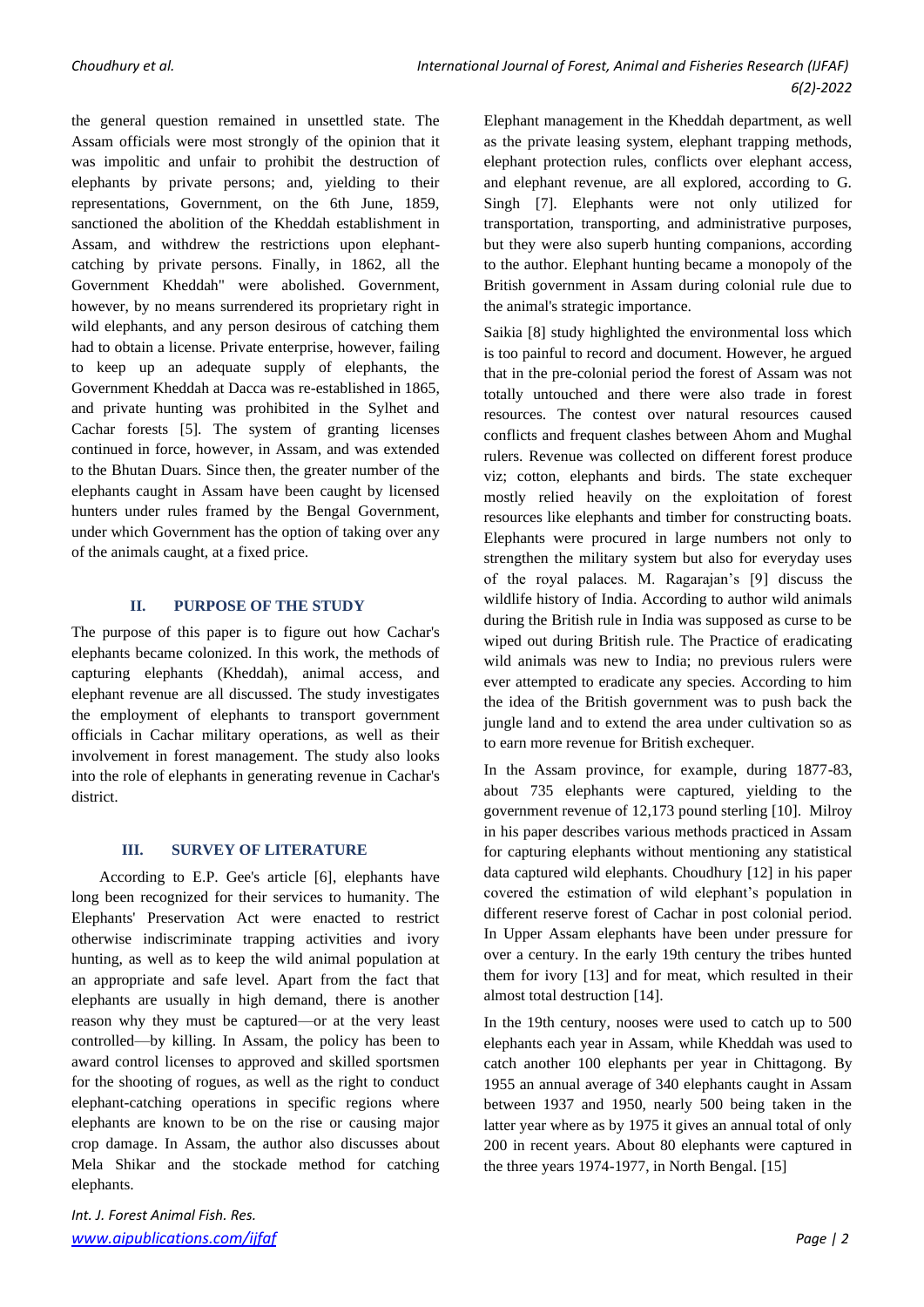Despite the fact that no relevant work has been done in Cachar, this paper has attempted to investigate the wild elephant status and British policy toward wildlife in Cachar. Despite the fact that no relevant work has been done in Cachar, this research work has attempted to investigate the wild life status and British policy toward wildlife in Cachar. The current research is justified by the fact that wildlife is an important aspect of our environment, and its preservation is critical for preventing environmental damage. The time frame for this study is 1826 to 1947.

## **IV. DISCUSSION**

#### **4.1 Elephant hunting rights during Cachari Rajah**

Before the British obtained possession of Cachar or so long as the Cachar was governed by Cachari Rajah, there was an immemorial custom of giving the sole right of catching wild elephants to the Rajah. Without his authority, no person dared to catch one, indeed no person had even a right to keep one except the Rajah, unless it was given to him. Even in some cases, the attempts made by British officers to capture elephants in Cachar were failed. The Rajah had not only right over the catching of wild elephants but also all elephant teeth found in the district belonged to the Rajah, and all parties finding them were obliged to give them up. It also appears from the records of 1830 that the parties allowed to keep the 'elephant teeth' were required to pay three annas on every rupee's worth of ivory to the government. Thus, the restrictions on the elephant hunting were only for generating revenue from it and not for the preservation of the animal [16].

## **4.2 Rights of hunting during Colonial period**

The right of capturing elephants in these places was leased to the natives of the District after annexation of Cachar by British. With regard to elephants, that the inhabitants might be permitted to catch them and make Kheddah is the third request contained in the petition presented to me. They say they are necessary to them, for without elephants it would be impossible to bring their timber to market. The wood cutters cut the timbers and afterwards elephants are sent to draw them to the banks of nullahs where it is made into rafts with bamboos to float it and when the floods come the rafts are carried down into the Barak river.

It has been determined that Government has a right to the monopoly of catching wild animals in Cachar, but as by the sale of timber considerable sums of money are brought into the district which enable people to take jungle lands and have them cleared and cultivated, it would be highly

advantageous to the district were the inhabitants permitted to catch elephants, so long as they did not interfere with the Government. Kheddah; the latter have always heretofore been made towards the south, and were the inhabitants allowed to catch them towards the east and northeast it would enable them perhaps to catch as many as they require but of course should it afterwards be found to interfere with the Government. Kheddah the lease might be withdrawn and as revenue is absolutely necessary towards the development of the district and so it was recommend and allowed to catch some, and also arrangements might be made whereby Government. would not be the loser.

But latter on the system of hunting discontinued under the orders of Government of India, No.1360,dated 30th November, 1865, and the elephant fields are now strictly preserved.

There are four places where elephants are caught: [17]

- Panisagor: South
- Nichintpur: South
- Jelalpore : North
- Baladhun: North.

## **4.3 Method of Hunting and Process of training elephant**

Elephants were usually caught during the months of October and March under the Kheddah system. Kheddah, or stockades, were constructed around water bodies or in strategic sites where herds of wild elephants might be herded into and trapped in them. It was feasible to capture an entire herd of elephants using this strategy. In the Sylhet jungle, there is evidence of the capture of forty, sixty, and even eighty elephants at a once[20] .The stockades required about 20 to 25 people to build. These people were stationed near any spot that showed indicators of being frequented by wild elephants. The elephant hunting process took about five to six weeks. Following that, these folks had to patiently await the arrival of the elephant herd to the lick. This wait could be anywhere from two to two months, but eventually, a herd would appear one night. One or two gunshots and the blowing of a few hours would be enough to send elephants running in the desired direction. As a result, elephants were trapped inside the stockades and would be lost to the forests for all time. The lessee was required to have a significant number of elephants in order to tame the wild elephants. Besides this wholesale method of capturing elephants, there is a way of noosing them, which was much practiced in Cachar before the Government prohibition came out. A trained elephant, with two men on its back armed with spears, and provided with a stout rope, one end of which is attached to their own elephant, and the other formed into a noose,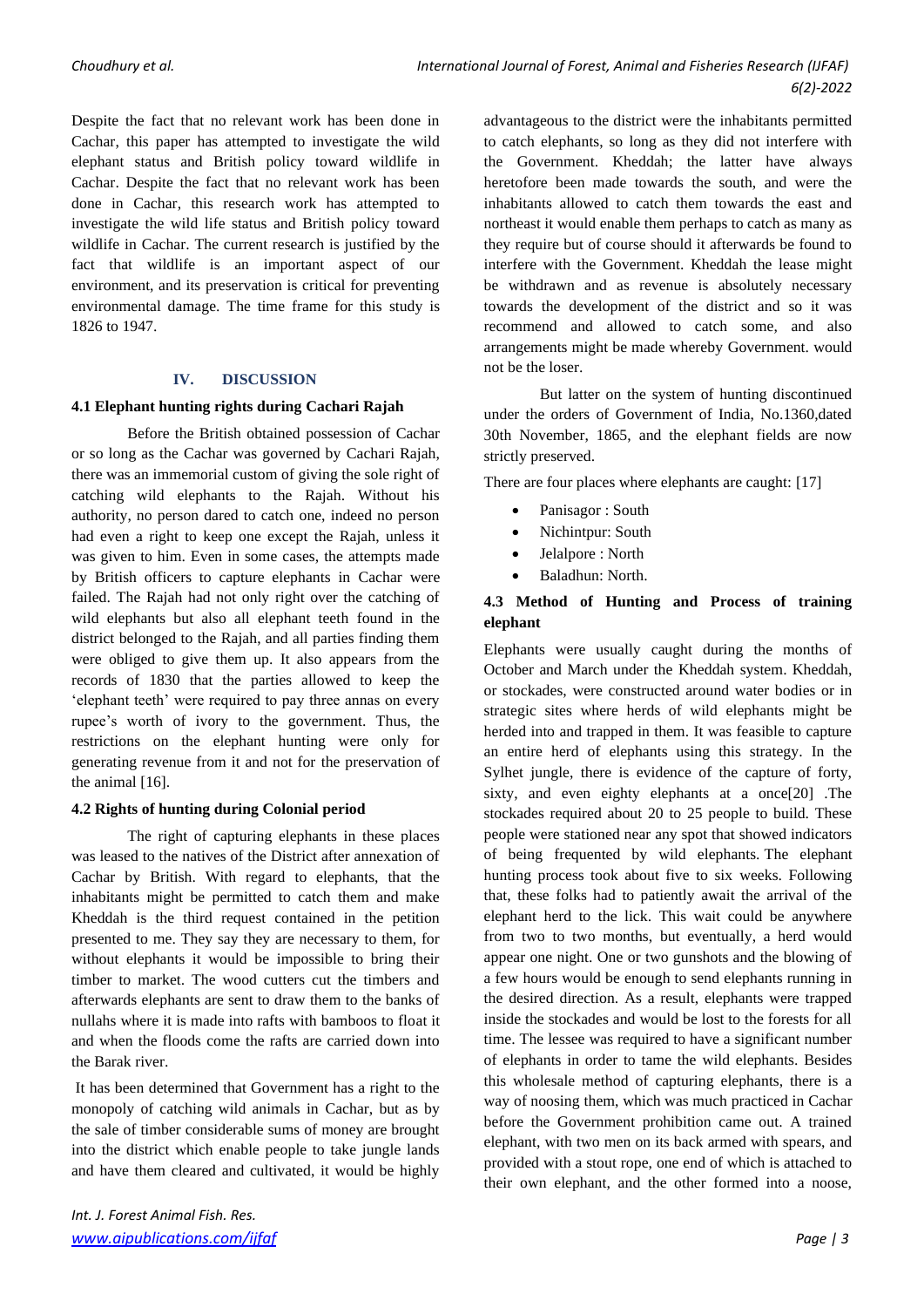boldly enter into the midst of a herd, and throw the noose over the head of any elephant who may approach near enough to them. But the chances are much against catching the elephant, and the experiment has to be repeated ten or twelve times before one is secured. Wild elephants are also caught by the administration of drugs.

A female decoy is let loose in the jungle, and attaches to herself a male, who deserts the herd in pursuit of her. Their position in the forest is marked, and the neighborhood is baited with dainty bits of sugarcane and plaintain pith, into which an intoxicating drug has been introduced. The animal eating it becomes quite drunk and unconscious, and finds himself, on recovery, made fast to a tree [20].

The Bengal Asiatic Society Journal provides the following information about the indigenous' capture of elephants: "Elephants are slaughtered in large numbers by the Kookies wherever they can be found, not just for their tusks but also for their flesh, which is highly valued". At a time, groups of twenty or more go out in search of them. When a recent elephant track is discovered in the forest, two or three members of the party climb a convenient tree whose branches overhang the track, the rest of the party follows it up, and once on the other side of the herd, scare it away from the ambush by shouting, beating gongs, and firing fire-arms. The animals are assaulted from above with long spears with massive iron bars covered with deadly poison, and each wound causes the animal to die within a half-mile of the location where he was struck. The elephants, on the other hand, are so cautious that only two elephants each herd are killed. At the location where their game is discovered dead, they begin cutting elephant and extracting his tusks; laden with these and as much of the flesh as they can carry, they return home, while other parties go out and encamp in the immediate area of the carcass until they have completely consumed it or are driven away by the excretions of decomposition [21].

#### **4.4 Prices of Elephant**

An elephant's price is determined by its height, caste, and age, however the current average price for welltrained elephants is: [22]

| <b>Types</b> | Height      | Price(Rs.) |
|--------------|-------------|------------|
| Koomeerah    | 7 feet high | 1,100      |
| Nussub       | do          | 1000       |
| Meergia      | do          | 900        |

*Table 1: Prices of elephant*

Elephants from Cachar are in high demand for transportation of timber and other purposes, and they command what can only be characterized as exorbitant rates in Cachar. An elephant between the ages of six and seven is hired to carry a burden weighing ten to fifteen maunds, whereas a typical elephant carries a load weighing twenty maunds, and three tiny elephants are equal to two standard elephants. Standard-sized elephants are those that reach a height of seven feet or more, and the government has been known to pay as much as 750 rupees for them; nevertheless, demand for elephants is so high that animals of lesser size are often overlooked [23].

#### **4.5 Role of elephant in forest management**

The scarcity of manual labour can only be counteracted, as, in fact, it has been in the Cachar forests, by the employment of elephants, which, however, is a somewhat unsatisfactory alternative, since elephants, especially when employed on timber-dragging, are undoubtedly very delicate, and cause the greatest possible anxiety and frequent disappointment to forest officers. Inquiry made by the Deputy -Commissioner of Cachar, regarding the number of elephants employed in timberdragging in the Cachar forests, resulted in 120 being reported, whilst the Deputy Commissioner believes there are at least 200 employed on this work .The fact of there being about 200 elephants employed in timber work in the Cachar district, is in itself sufficient to show that the Forest Department cannot undertake the direct working of these forests by Government agency.

They are chiefly employed in dragging timber, and the hire of an elephant so employed is either paid in kind, in the proportion of one- half or one-third of the timber, according to the distance it has to be drawn to the nearest water channel, or at the rate of Rupees 5 per diem[24]. The number of elephants is substantially more than recorded, according to the testimony of the Deputy Commissioner cited above. Figure 1 shows that elephants continue to be an essential mammal for colonizing the Cachar's forest resources. The number of elephants utilized for dragging has increased in parallel with the number of forest-clearing permits received, as represented in the fig.1 below.



*Fig 1: Role of elephant in dragging timber*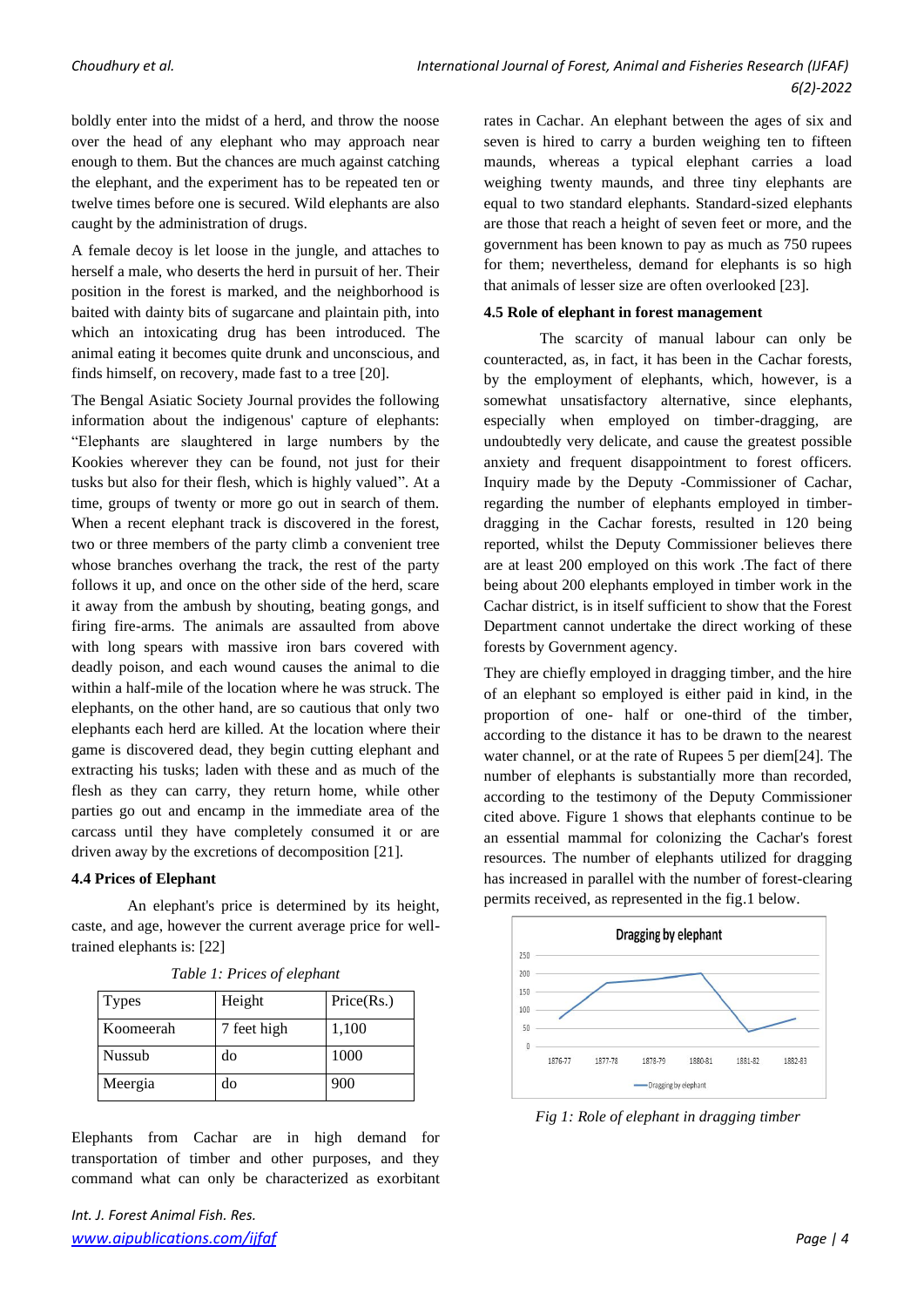As reported in the book" Zoologist" [25], 150 elephants were captured or rather imprisoned in a stockade made by felling trees. Of the 150 elephants taken, only thirteen were tied up, and two died soon after due to a lack of courtesy. The fig. 2, ascertained that the number of elephants captured was initially higher, but that the number of elephants captured decreased over time. Elephant population decline could be one of the reasons for the fall, as elephants were caught without conservation previous to the Elephant Preservation Act of 1879.Around 100 elephants resided in the 1950s in the Barail range's foothills in Cachar, Assam, and the Jaintia Hills in Meghalaya.[26]



*Fig2: Elephant Captured decreases over period of time*

The amount of revenue from elephant hunting thus derived in year 1866–1867 amounted to 1,623, in Cachar [27]. The revenue was realized between 1865-1867 [28] was 9709 and 1623, although the actual number of elephants captured was not reported. Also due to a higher number of catches throughout the year than in 1880-81 [29], the district of Cachar saw an increase of Rs. 3,550. The number of elephants captured in 1883-84[30] and 1888-89 [30] was 19 and 96, respectively, although the exact amount of revenue could not be determined. In addition, the number of elephants captured and revenue realized over time [31] [32] are illustrated in the fig. 3 below.

The license for catching elephant issued in Assam was for 2 years. The purchaser has to pay the amount for in the following installments:

> One-eighth on the 30th September One-fourth on the 31st December One-eighth on the 1st March One-eighth on the 30th September One-fourth on the 31st December One-eighth on the 1st March

Also the figure3 shows that the revenue realization increases over time. The government received a royalty of Rs. 100 to every elephant captured by a hunter or hunters

*Int. J. Forest Animal Fish. Res. [www.aipublications.com/ijfaf](http://www.aipublications.com/ijfaf) Page | 5*

working in the mahal, as well as every elephant killed in the attempt to capture it.[33]

If the license holder fails to notify the government of the capture of an elephant, or the killing of an elephant in an attempt to capture one, they must pay the government Rs. 500 for each elephant not reported; and, if that was not done, recovery was made in the manner described in clause XI., and the declaration subjoined, or by criminal procedure under Act VI. Of 1879 (Elephants Preservation Act) [34].



*Fig3: Revenue realized from elephant*

However, when the elephant was used as labour the rate of elephant was Rs.4 per day [34] and when elephant was used for carriage in Cachar the municipality charged a tax of Rs.6 for every elephant per quarter [35].

## **4.6 Role of elephant in Military expedition**

The Looshai mission in 1871 involved two columns, one advancing from Cachar and the other from Chittagong, during military training. Following the path of streams, machete-wielding coolies who hacked out passages, and evidence of wild elephant movement, whether temporary or permanent, were the three primary methods of mobility [36]. The Cachar Column consisted of half a battery of artillery, a company of sappers and miners, and 500 men from each of the 22nd Punjab Native Infantry, 42nd Assam Light Infantry, and 44th Native Infantry, plus 1,200 commissariat coolies, 178 elephants, and an 800-man coolie corps under Major Moore. On the expedition, this was the actual number of people who were sent. As a result of the reduction in the number of coolies for carrying, the number of elephants that were escorted was calculated below.

The idea of using elephants to transport government officials during military exercises for the Looshai expedition was based on the assumption that coolies would be provided to convey luggage and ammunition. The number of followers leaving the base would be decreased in half if elephants were provided in their stead, from 780 to 264 (i.e.  $780 - 516 = 264$ ). 417 coolies would be required to move baggage, while 99 coolies would be required to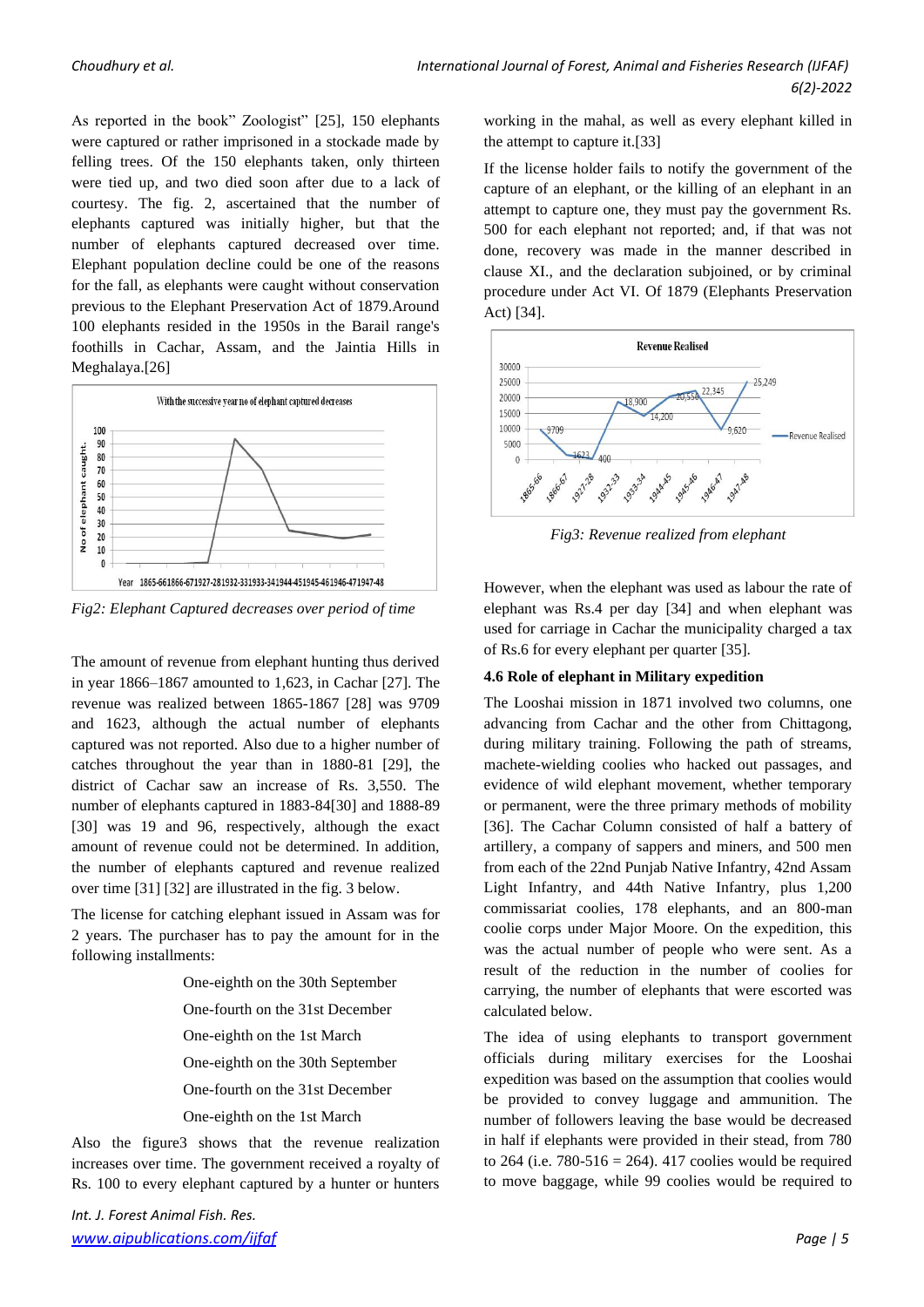haul ammunition. As a result, 264 coolies and 37 elephants are required instead of 516 (i.e.417+99=516) coolies [37].

#### **4.7 Elephant as a pack animal**

Around 252 miles from Chittagong, the Assam-Bengal Railway enters the Cachar region a few miles east of Badarpur junction. The railway separates here, with one branch branching south of the Barak and the other branching north of the North Cachar Hills and towards Assam.

The Hill is mostly made up of kaolinite bands, which expand when exposed and cause heavy slips or put enormous strain on the tunnel walls. To relieve the pressure, enormous masonry, arched cuttings, and innovative techniques to allow drainage to escape were required. Aside from the technological problems, there was significant suffering due to a lack of local labour and food supplies, as well as the terrain's unsuitability. In addition to railway materials, food for over 25,000 workers had to be brought into the hills on elephants, bullocks, ponies, and other pack animals all at once[38].

#### **V. CONCLUSION**

Elephants have always been an important factor of the Cachar forest resources. The Raja had the right to catch elephants under the Cachari kingdom, while the British administrator had the authority to catch elephants after the British takeover. The forest was leased out to private and government lease holders for the purpose of catching wild elephants. Prior to 1879, there were no precise procedures for catching elephants. Private parties employed elephants to penetrate dense forests near the river in search of forest resources. Elephant mahals (areas where elephants were hunted) yield revenue for the government, as well as royalties from each elephant captured. The elephant was also used as a pack animal for carriages when the municipality board collected taxes in Cachar. Although not all elephants are captured from the Cachar forest, the military expedition of 1871-1872 was made feasible with the support of wild elephants. The free roaming elephant track, on the other hand, was used to move through the forest. Elephants also assisted with the extension of railway lines in the highland part of Cachar.

#### **REFERENCES**

- [1] *The Bengal and Agra annual guide and gazetteer for 1841.* Vol. II. Third Edition William Rushton and Co. Calcutta 1841 pp.95-96.
- [2] Government of Bengal*: (1868) Principal Heads of the History and Statistics of the Dacca Division***,** E.M Lewis, Calcutta, Central Press Company Ltd**.** pp.328.
- [3] Hunter W. W. *The Imperial Gazetteer of India*. Volume II. Trübner & Co., London, 1881.pp 310.
- [4] Datta.S," *Cachar District Record: Letters Subsequent to the annexation of Cachar*, published by Asiatic Society, 2007.
- [5] Government of Assam*: Report of the Administration of the Province of Assam for the year 1874-75*. Shillong, Assam Secretariat Press, 1877 page12.
- [6] Gee, E.P. (1950). *Wild Elephants in Assam*. Oryx, 1(1), 16 Doi: 10.1017/s0030605300035626 .
- [7] Geetashree Singh "*Colonising Elephant Hunting in Assam (1826–1947)* Indian Historical Review (IF), PubDate : 2020-12-01*, DOI:* [10.1177/0376983620968019](http://doi.org/10.1177/0376983620968019)
- [8] Saikia. A," *Forests and Ecological History of Assam, 1826- 2000*, Oxford University Press, New Delhi , India
- [9] Rangarajan, M.,(2005) "*India's Wildlife History* ", New Delhi: Permanent Black.
- [10] Hunter W. W., *The Indian empire: its people, history, and products* " London,1886 ; New Delhi, 2005, p.521
- [11] Milroy A.J.W." *Elephant Catching in Assam*" Asian Elephant Specialist Group Newsletter Number 8.1992 p 38- 46.
- [12] Choudhury .A, "*Status of Wild Elephants Elephas Maximus (Linn.) in Cachar and North Cachar Hills, Assam— A Preliminary Investigation*" Published 1991 Biology Journal of the Bombay Natural History Society.
- [13] Butler, J. (1847). *A Sketch of Assam by an Officer*. Smith, Elder & Co., London.
- [14] Seshadri, B. (1969). *The Twilight of India's Wildlife*. Baker.
- [15] Olivier Robert, *Distribution and status of the Asian Elephant.*
- [16] Datta op.cit.
- [17] Principal op.cit .pp.368-69
- [18] Sányál R.B "*Hand- Book of the Management of Animals in Captivity in Lower Bengal*, Calcutta. Printed at The Bengal Secretariat Press.1892.
- [19] Principal op.cit .pp .371-72
- [20] Singh .G *"Hunting To Conservation: A Study Of British Policies Towards Wildlife In Assam (1826-1947).*
- [21] Simmonds P. L. "*Animal Products: Their Preparation, Commercial Uses, and Value.,* By Chapman and Hall , 193 , Piccadilly 1877, 338-39,
- [22] Principal op.cit.pp.372-73
- [23] Further Papers (No.7) *Relative To The Mutinies In The East Indies.* Presented to both Houses of Parliament by Command of Her Majesty. London 1857 pp, 228
- [24] Gustav Mann ,"*Progress Report of Forest Administration in the Province of Assam*", for the year 1874-75, Shillong , Assam Secretariat Press,1875
- [25] Newman E "*THE ZOOLOGIST* : *A popular Miscellany of Natural History-* Vol-VI London, 1871.page 2560
- [26] Government of Assam : (1885) *Compilation of the Circulars and General Order of the Chief Commissioner of Assam*, P.266
- [27] Singh op.cit.
- [28] Principal op.cit Statement I.
- [29] Government of Assam: "*Report of the Administration of the Province of Assam* ", 1881-81, pp.167